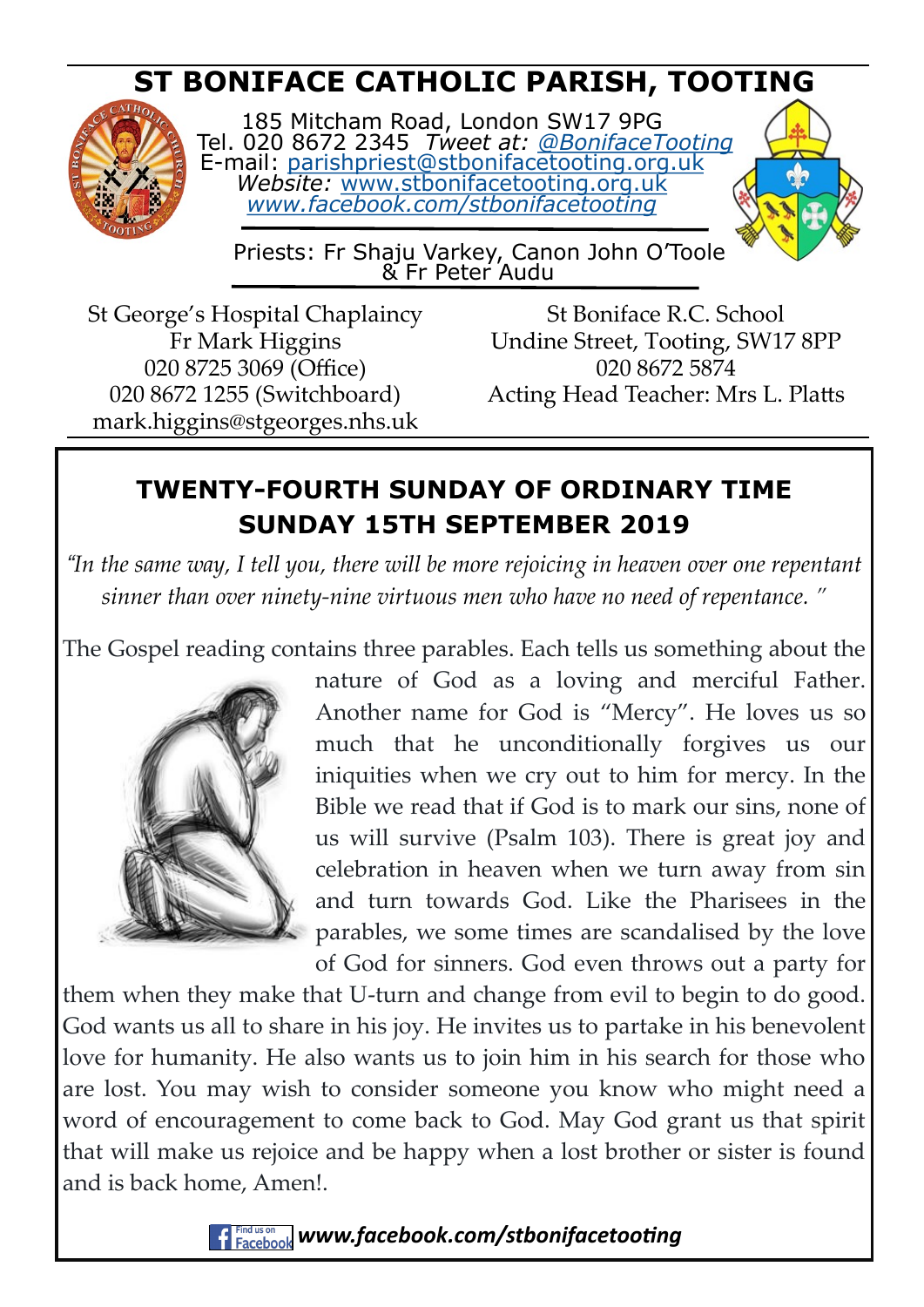## **ENTRANCE ANTIPHON**

*Give peace, O Lord, to those who wait for you, that your prophets be found true. Hear the prayers of your servant, and of your people Israel.* 

### **The Gloria**

**Glory to God in the highest, and on earth peace to people of good will. We praise you, we bless you, we adore you, we glorify you, we give you thanks for your great glory. Lord God, heavenly King, O God, almighty Father. Lord Jesus Christ, Only Begotten Son, Lord God, Lamb of God, Son of the Father, you take away the sins of the world, have mercy on us; you take away the sins of the world, receive our prayer;**

**you are seated at the right hand of the Father, have mercy on us. For you alone are the Holy One, you alone are the Lord, you alone are the Most High, Jesus Christ, with the Holy Spirit, in the glory of God the Father. Amen.'**

#### **LITURGY OF THE WORD**

#### **FIRST READING**

#### *A reading from the book of Exodus 32:7-11,13-14*



The Lord spoke to Moses, 'Go down now, because your people whom you brought out of Egypt have apostatised. They have been quick to leave the way I marked out for them; they have made themselves a calf of molten metal and have worshipped it and offered it sacrifice. "Here is your God, Israel," they have cried "who brought you up from the land of Egypt!"' the Lord said to Moses, 'I can see how headstrong these people are! Leave me, now, my wrath shall blaze out against them and devour them; of you, however, I will make a great nation.' But Moses pleaded with the Lord his God. 'Lord,' he said 'why should your wrath blaze out against this people of yours whom you brought out of the land of Egypt with arm outstretched and mighty hand? Remember Abraham, Isaac and Jacob, your servants to whom by your own self you swore and made this promise: "I will make your offspring as many as the stars of heaven, and all this land which I promised I will give to your descendants, and it shall be their heritage for ever."'

 So the Lord relented and did not bring on his people the disaster he had threatened.

The word of the Lord. *R***. Thanks be to God**

#### *RESPONSORIAL PSALM Psalm 50(51):3-4,12-13,17,19 R. I will leave this place and go to my Father.*

Have mercy on me, God, in your kindness. In your compassion blot out my offence. O wash me more and more from my guilt And cleanse me from my sin. *R*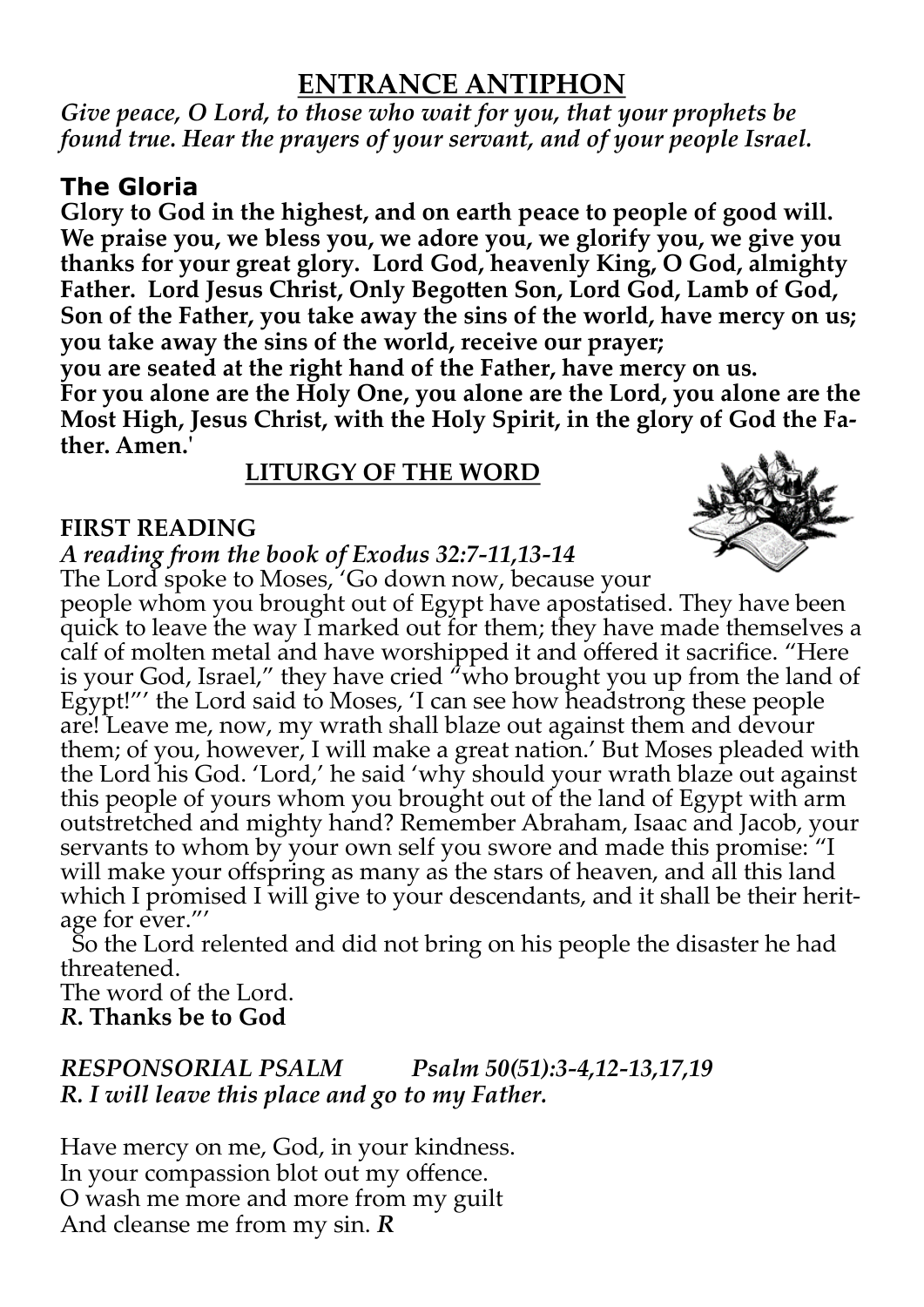A pure heart create for me, O God, Put a steadfast spirit within me. Do not cast me away from your presence, Nor deprive me of your Holy Spirit. *R*

O Lord, open my lips and my mouth Shall declare your praise. My sacrifice is a contrite spirit; A humbled, contrite heart you will not spurn. *R*

#### **SECOND READING**

#### *A Reading from the first letter of St. Paul to Timothy 1:12-17*

I thank Christ Jesus our Lord, who has given me strength, and who judged me faithful enough to call me into his service even though I used to be a blasphemer and did all I could to injure and discredit the faith. Mercy, however, was shown me, because until I became a believer I had been acting in ignorance; and the grace of our Lord filled me with faith and with the love that is in Christ Jesus. Here is a saying that you can rely on and nobody should doubt: that Christ Jesus came into the world to save sinners. I myself am the greatest of them; and if mercy has been shown to me, it is because Jesus Christ meant to make me the greatest evidence of his inexhaustible patience for all the other people who would later have to trust in him to come to eternal life. To the eternal King, the undying, invisible and only God, be honour and glory for ever and ever. Amen.

The word of the Lord **R. Thanks be to God**.

#### **GOSPEL ACCLAMATION**

*Alleluia, alleluia! May the Father of our Lord Jesus Christ enlighten the eyes of our mind, so that we can see what hope his call holds for us. Alleluia!*

#### **GOSPEL**

#### *A Reading from the holy Gospel according to Luke 15:1-10*

The tax collectors and the sinners were all seeking the company of Jesus to hear what he had to say, and the Pharisees and the scribes complained. 'This man' they said 'welcomes sinners and eats with them.' So he spoke this parable to them: 'What man among you with a hundred sheep, losing one, would not leave the ninety-nine in the wilderness and go after the missing one till he found it? And when he found it, would he not joyfully take it on his shoulders and then, when he got home, call together his friends and neighbours? "Rejoice with me," he would say "I have found my sheep that was lost." In the same way, I tell you, there will be more rejoicing in heaven over one repentant sinner than over ninety-nine virtuous men who have no need of repentance. 'Or again, what woman with ten drachmas would not, if she lost one, light a lamp and sweep out the house and search thoroughly till she found it?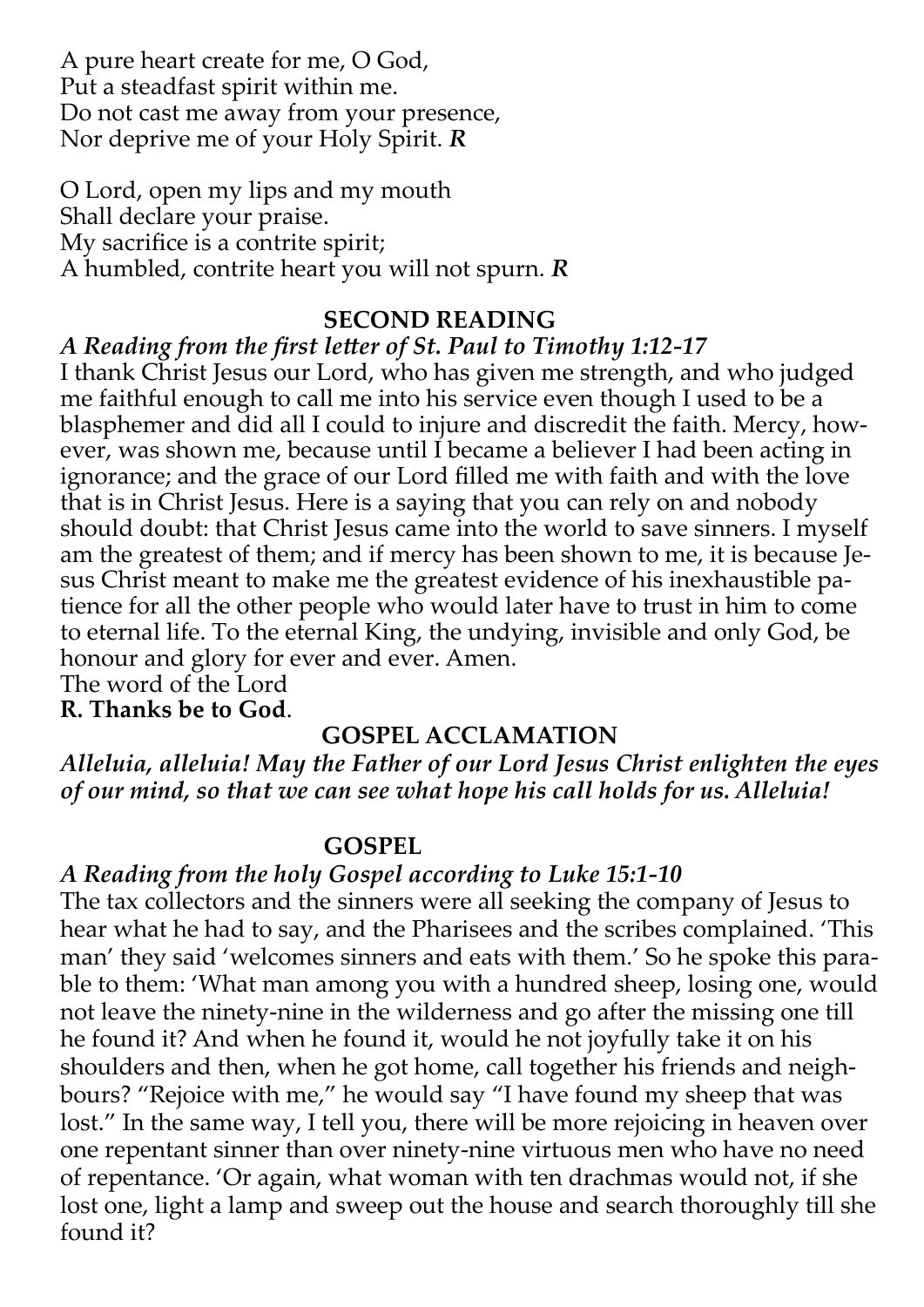And then, when she had found it, call together her friends and neighbours? "Rejoice with me," she would say "I have found the drachma I lost." In the same way, I tell you, there is rejoicing among the angels of God over one repentant sinner.

The Gospel of the Lord.

**R. Praise to you Lord Jesus Christ**

### **THE NICENE CREED**

**I believe in one God, the Father almighty, maker of heaven and earth, of all things visible and invisible.**

**I believe in one Lord Jesus Christ, the Only Begotten Son of God, born of the Father before all ages. God from God, Light from Light, true God from true God, begotten, not made, consubstantial with the Father; Through him all things were made. For us men and for our salvation he came down from heaven, and by the Holy Spirit (all bow)** *was incarnate of the Virgin Mary, and became man.* 

**For our sake he was crucified under Pontius Pilate, he suffered death and was buried, and rose again on the third day in accordance with the Scriptures. He ascended into heaven and is seated at the right hand of the Father. He will come again in glory to judge the living and the dead and his kingdom will have no end. I believe in the Holy Spirit, the Lord, the giver of life, who proceeds from the Father and the Son, who with the Father and the Son is adored and glorified, who has spoken through the prophets. I believe in one, holy, catholic, and apostolic Church. I confess one baptism for the forgiveness of sins and I look forward to the resurrection of the dead and the life of the world to come. Amen.** 

#### **THE LITURGY OF THE EUCHARIST**

**SANCTUS: Holy, Holy, Holy Lord God of hosts. Heaven and earth are full of your glory. Hosanna in the highest. Blessed is he who comes in the name of the Lord. Hosanna in the highest.** 

#### **THE MYSTERY OF FAITH.**

*Save us, Saviour of the world, for by your Cross and Resurrection you have set us free.* 

#### **COMMUNION RITE**

Deliver us, Lord, we pray… *For the kingdom, the power and the glory are yours now and for ever*

### **Behold the Lamb of God…**

Lord, I am not worthy that you should enter under my roof, but only say the word *and my soul shall be healed.*

### **COMMUNION ANTIPHON**

*How precious is your mercy O God, the children of your men seek shelter in the shadow of your wings.*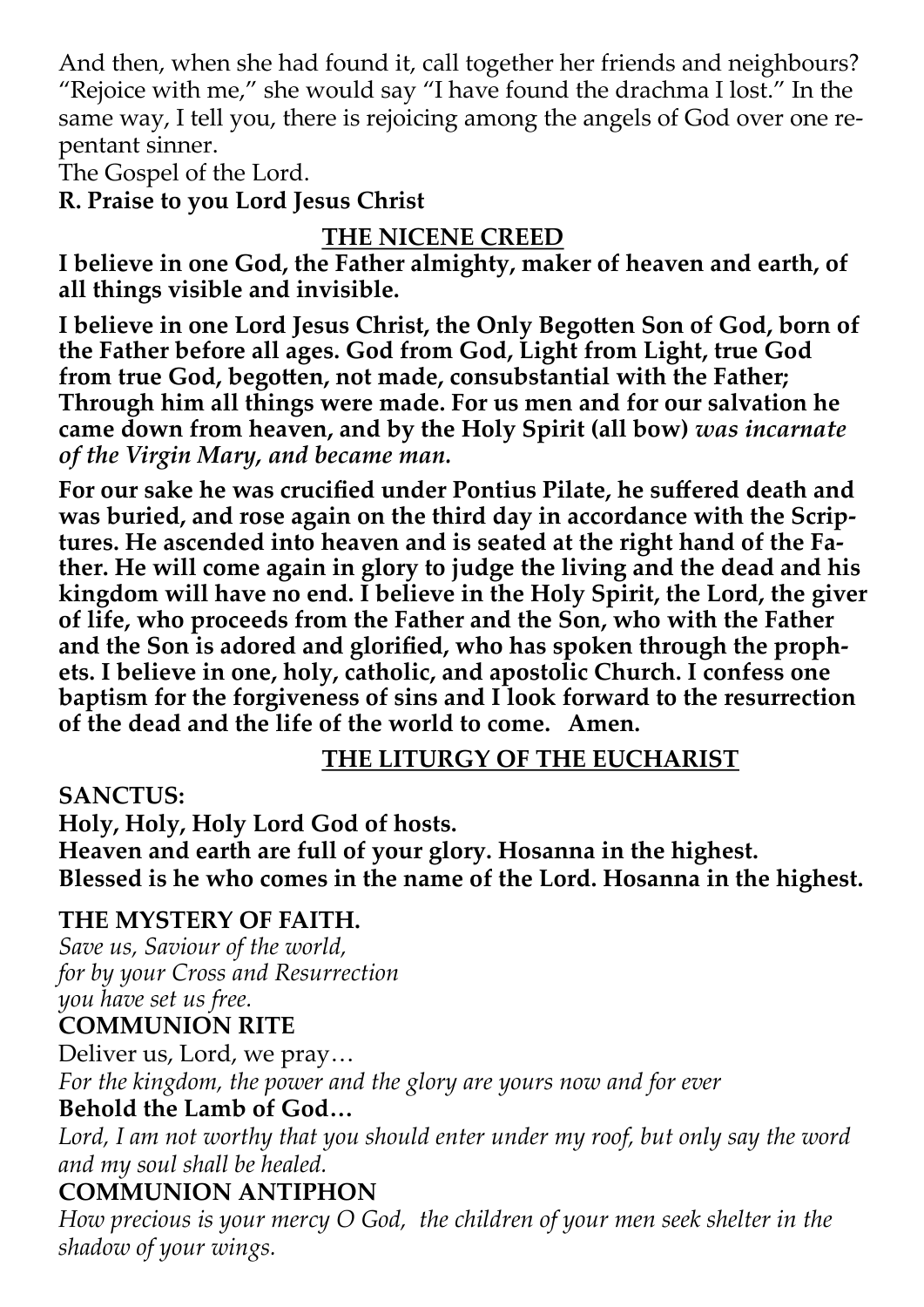### **PARISH INFORMATION, FAITH NEWS & MISSION**

**EUROPEAN DAY:** *is on next Sunday, 22nd September. We keep in our prayers all the communities which are getting ready for the celebrations of their culture traradtions and gifts & talents.* For the Mass: *Entrance hymn in English & French speaking community, Offertory hymn by Irish Community, Communion Hymns by Polish and Spanish speaking community. Readings by Ukrainian & Italian community, and Bidding prayers by Portuguese community.* Any other nations wishes to take an active role in the Mass, please speak to Fr Shaju. **Communities which are leading the singing at Mass are requested to practice the hymns.** 

After the Mass, we will have *an European Food Festival* to which all the communities are requested to bring food( *one or two items only*). All the communities are requested to have a meeting to decide what dish they prepare. Many Thanks.

**HOME MISSION SUNDAY**: is this Sunday. Two thousand years since the birth of Jesus it's a fact that there are many people on our own doorsteps who have yet to hear the Good News of God's unconditional love and mercy. Today is a day of prayer for the spread of the Gospel in England and Wales. Let's pray that we're all renewed in our calling to seek out, and use the opportunities which present themselves, to respectfully share and celebrate our faith. The second collection today is to support the work of evangelisation in our country and also to support the poor parishes in England and Wales. Thank you for your generousity.

**PILGRIMAGE TO HOLY LAND:** Thank you to all who indicated interest for the **9 day trip**. If your **name is on the list**, and have not collected the booking form, please do so after the Mass or as soon as possible. Note that to guarantee your space you will need to pay the required deposit immediately.

**Seats available**: *12 days to Holy Land & Jordan* 24 May– 4 June Cost £1899 includes all entry fees, Porterage, Gratuities for Guide, Driver and hotel staff. If you wish to join, please speak to Fr Shaju.

**FINANCE COMMITTEE MEETING:** Meeting will take place in the Presbytery on Monday, 16th September at 7.15pm.

PARISH COUNCIL MEETING: Will take place in the Presbytery on Tuesday 17th September at 7.15pm

**CONFIRMATION CATECHISTS:** will meet on *Monday 23rd September at 7.15pm* in the Parish Office. We need more catechists, if you can, please speak to Fr Shaju.

**ANNUAL AFRICAN MASS:** The Annual Mass for African Communities in London area will take place on SUNDAY 22nd September, 2019 at St. Georges Cathedral at 3pm.

**AFRICAN AND CARIBBEAN COMMUNITY:** will meet on *Sunday 15th September* after 12:00 Mass. All are invited.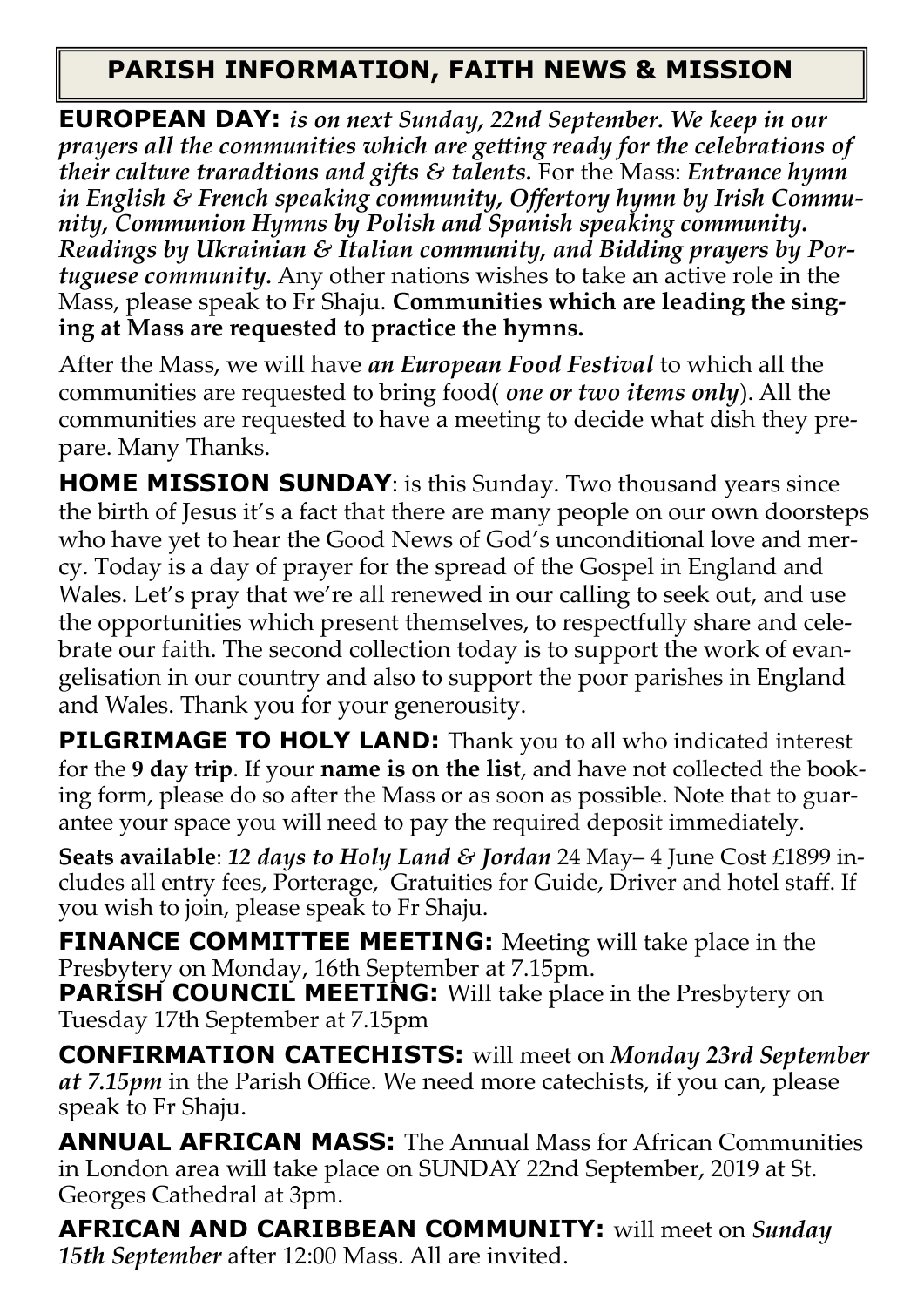**BIBLE STUDY:** Parish is starting a Bible Study evenings on **First & Third Mondays of month 7.15-8pm**. The first one will be on *Monday 23rd September 2019*

**FOOD BANK:** the box for Food Bank contributions is in the Coffee Shop.

**LITURGY FOR CHILDREN:** At the beginning of **10:30am mass on Sunday, all children 5-10 years** are requested to come forward towards the Sanctuary to join for the liturgy procession. Catechists will lead them out to the Parish Meeting Room.

**TOMMY'S TOOTOPIA SUPPER NIGHT:** You are all invited to an Irish supper hosted by Tommy. It will be an enjoyable evening with a 3 course menu selection, followed by live Irish music. It starts at 7pm sharp. £25 pp, please contact Tommy to book a table 07949332183.

**FIRST HOLY COMMUNION CERTIFICATE MASS 2019:** all those who received their First Holy Communion in June this year are requested to come for their Certificate Mass on **Sunday 29th September at 10.30am.**

**FIRST HOLY COMMUNION & CONFIRMATIONS 2020:** the registration will be on Friday 1st November and 8th November 4-6pm & 7.15- 8pm in the Parish Office.

Eligible candidates for First Holy Communion are those who will start **year 3 in September 2019** and for Confirmation **year 8 or above in September 2019.**

**First Holy Communion and Confirmation Programmes will start on Saturday 18th January 2020. The classes will be on Saturdays: First Holy Communion at 9.50am and Confirmation at 11.15am.**

**INFANTS BAPTISM:** Any parents who wish to baptise their children should register in the parish and attend the Mass regularly for at least six months. Those who moved recently to the parish should get evidence of the catholic practice. Fr Shaju will be happy to talk to you during Parish Open house if you have any queries.

**PRE BAPTISMAL CLASS:** Next session is on Monday 30th September 2019 at 7.30pm in the Presbytery.

We remember in our prayers those who died recently. Funerals: Winifred Claxton on **23rd September at 11.30am, Edmund LUCID on 24th Sept at 10.30am and Francesca DIANA on 26th Sept at 10.15am.** 

*For all those who are celebrating their birthday this week the Parish wishes you a Happy Birthday and we join you to give thanks to God for the wonderful gift of life to you & you a special gift to us. The Parish also wishes every blessing to all the couples who are celebrating their wedding anniversary this week.*

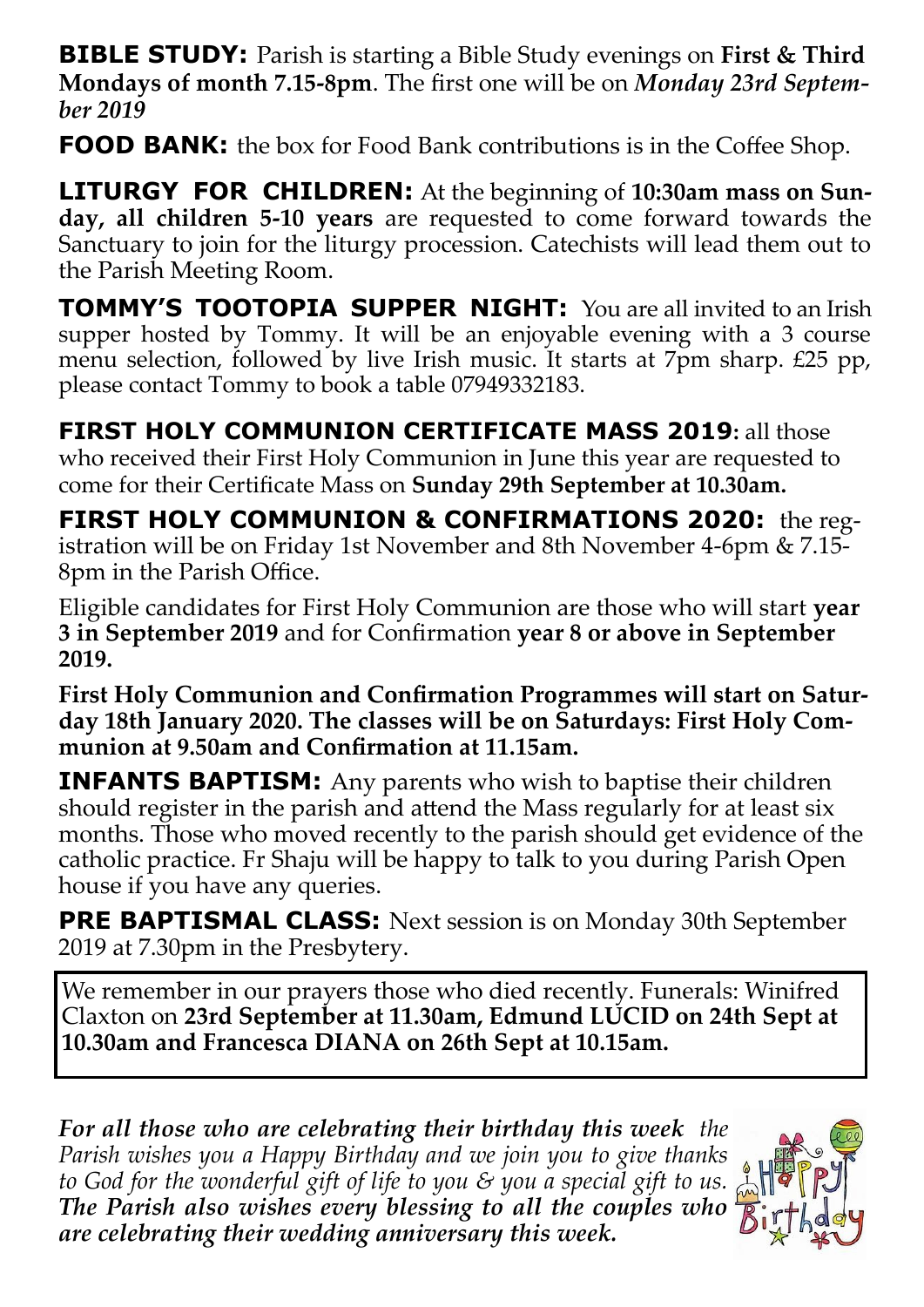### **NEED TO SEE A PRIEST:**

If you need to see a priest to sign a school supplementary form, discuss about baptism or wedding or a private matter, please come to the Parish Open House every Friday from 4pm– 6pm. No appointment needed

### **HOSPITAL VISITS :**

For any person admitted in St George's Hospital and who would like to see a priest, please contact Fr Mark Higgins, the hospital chaplain on 020 8725 3069. In an emergency, please ask the ward staff to contact the Catholic priest on call.

#### **PARISH PRAYER LIST Please remember in your prayers all those on our parish prayer list.**

**The Sick:** Lizzie Lynch**,** Agnelo Fernades, Nilojan Mariyathas, Betty Joyce, Tony Hardy, Esther Daley, Clifford Tetteh, Norman Mendonca, Irene Mendonca, Julianna Hayfron, Nino Abel, Albert Folvi, Marciana Tangcay, Geoff Blwyddin Helena O'Connor, Cecil Adams, Pat Nolan, Pauline Kearney, Norah Bolger, Anne Scanlon, Fortunata D'Souza, Nigel Searle, Gordon King, Maria Fatima, Fernando, Michael Andrade, Christina Grogan, Matilda Addison & Elizabeth Bosley

**Anniversaries**: Kathleen Downer, Eileen Hillier, Marie Salece, Molly Kirwan, Bert Martins, Luigia Tattersall, Sebastian Alvares, Thomas Kearns, Enid Hardy, Catherine Ward, Patrick Heaphy, Margaret Gleeson, Ellen Lydford, Baby Judith Robin, Winifred Carew, Ian Gomez. May they rest in peace – Amen. **May they rest in peace – Amen.**

|                         | 14th & 15th September                                               |                                                             | 21st & 22nd September                                   |  |  |
|-------------------------|---------------------------------------------------------------------|-------------------------------------------------------------|---------------------------------------------------------|--|--|
|                         | LITURGICAL READERS (please collect a copy of the rota)              |                                                             |                                                         |  |  |
| Sat18.30                |                                                                     | Nancy Biney, Adrian Alfred<br>Meicel Austria, Agnela Cabral |                                                         |  |  |
| 09.00                   |                                                                     | Robin Thomas, Katherine Bennett                             | Stefanie Flaherty, Angus Xavier                         |  |  |
| 10.30                   | karan                                                               | Princess Ikpoh, Rebekka Praba-                              | Gary Bennett, Anita Bennett                             |  |  |
| 12.00                   |                                                                     | Tara Butler, Charmaine Fernandes                            | Calynn Da Cunha, Matthewson<br>Matthews                 |  |  |
| 18.30                   |                                                                     | Remija Mponzi, Emie Roberts                                 | Sally Canizo, Angel Babu                                |  |  |
|                         | <b>EUCHARISTIC MINISTERS</b><br>(please collect a copy of the rota) |                                                             |                                                         |  |  |
| Sat18.30                | Debra Anton, Matchel Bibat, Doris<br>Cubero                         |                                                             | Agnela Cabral, David Cabral, Manuel<br>Cabral           |  |  |
| 09.00                   | Luiza Lobo, Erica Summers, Jane<br>Parper                           |                                                             | Valrose Hayes, Coralee Hilton, Eliza-<br>beth Rodrigues |  |  |
| 10.30                   | Josie McCarthy, Brenda McGrath,<br>Rui Rodrigues                    |                                                             | Edy Endoza, Virginia Francois,<br>Damian P Keeling      |  |  |
| 12.00                   | Bernadine Fernandes, Denis Fer-<br>nandes, Mary Rainford            |                                                             | Rosemary John, Marjorie Smith,<br>Mary Mayne            |  |  |
| 18.30                   | Agnes Babu, Sharon Wrightman,<br><b>Barrie Ellis-Daley</b>          |                                                             | Reya Mathai, Julian De Souza, Barrie<br>Ellis-Daley     |  |  |
| <b>Church Cleaning:</b> |                                                                     | Wk3: Mon 16th Sept @10am                                    | Wk4: Mon 23rd Sept @ 7pm                                |  |  |